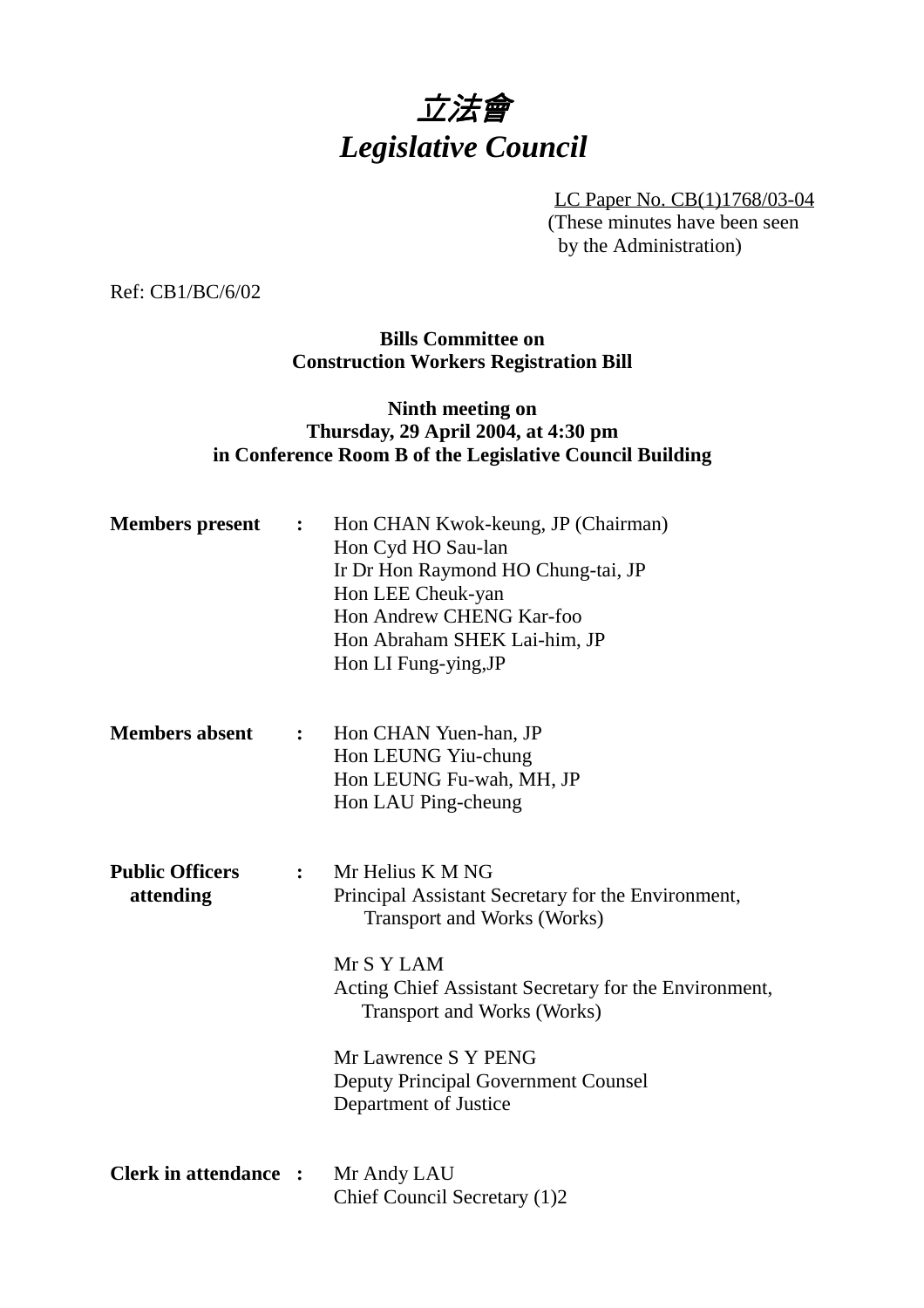| <b>Staff in attendance :</b> | Miss Monna LAI<br><b>Assistant Legal Adviser 7</b> |
|------------------------------|----------------------------------------------------|
|                              | Ms Alice AU<br>Senior Council Secretary (1)5       |
|                              |                                                    |

**I Confirmation of minutes of meeting and matters arising**

Action

## (LC Paper No. CB(1)1619/03-04 - Minutes of meeting held on 7 April 2004) 1. The minutes of meeting held on 7 April 2004 were confirmed. **II Meeting with the Administration**  $(LC$  Paper No.  $CB(1)1620/03-04(01)$  - The Administration's response to matters raised by the Bills Committee at the eighth meeting on 7 April 2004; LC Paper No. CB(3)464/02-03 - The Bill; LC Paper No. CB(1)1620/03-04(02) - Draft Committee Stage amendments proposed by the Administration; LC Paper No. CB(1)1620/03-04(03) - Marked-up copy of newly-proposed Committee Stage amendments prepared by the Administration; and LC Paper No.  $CB(1)1437/03-04(03)$  - Marked-up copy of the Bill prepared by the Administration for the eighth meeting on 7 April 2004)

2. The Bills Committee deliberated (index of proceedings attached at **Annex A**).

3. The Bills Committee took note of the Administration's response to the comments made by members at the last meeting held on 7 April 2004 (LC Paper No. CB(1)1620/03-04(01)).

Admin 4. The Bills Committee requested the Administration to consider and provide further information on the following issues to facilitate their consideration of the Bill:

- (a) The Administration to consider amending clause 42(6A) to the effect that a person could apply to the Registrar for the renewal of his registration before the expiry of the period of 14 days referred to in clause 47(2)(b).
- (b) Given that a person who obtained his registration through trade test could apply for re-registration upon the expiry of his registration so long as the relevant trade test certificate or qualification he held was set out in Schedule 1, the Administration should consider allowing a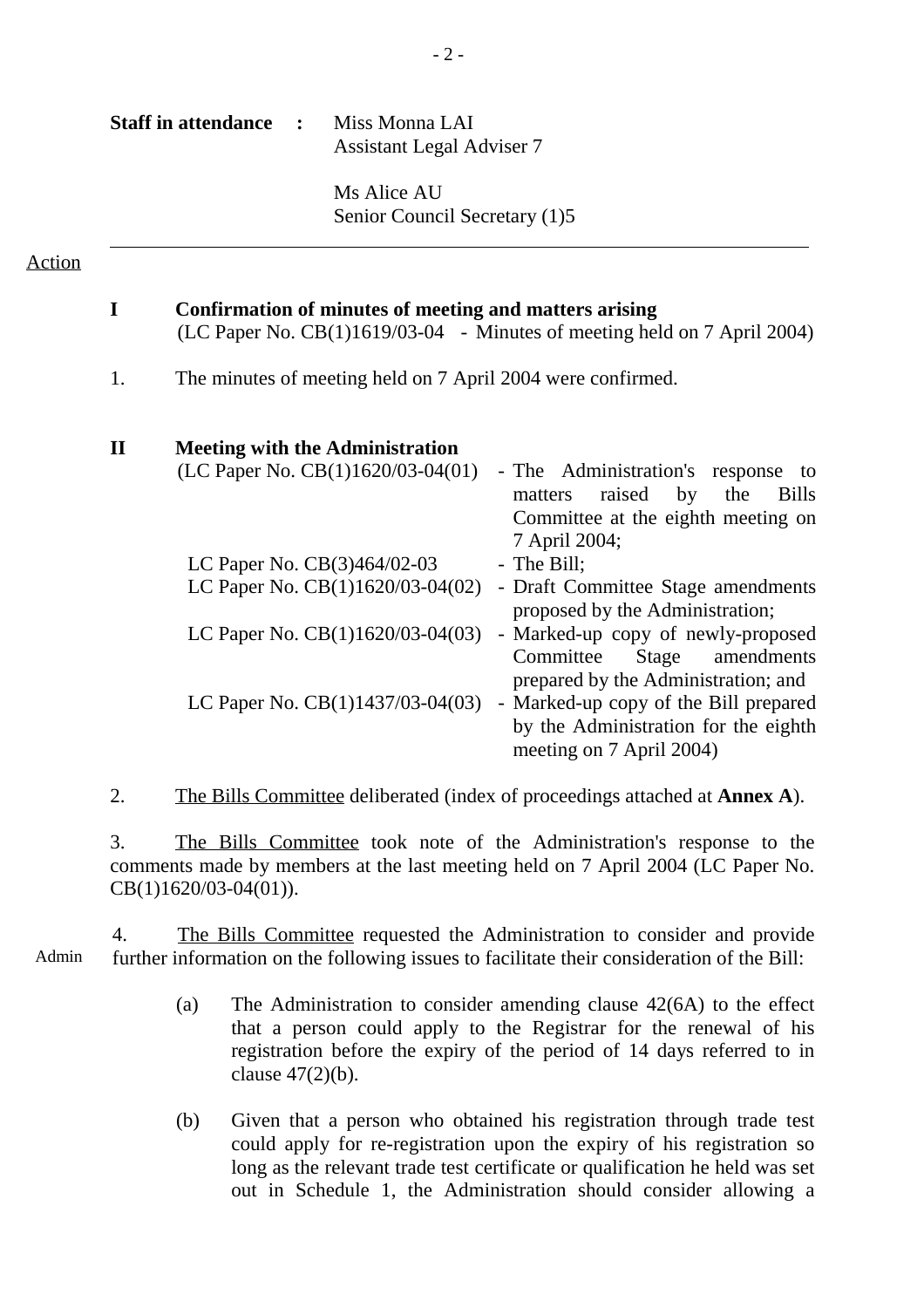person who relied on the grandfathering arrangement to apply for reregistration upon expiry of his registration.

- (c) The Administration to consider allowing a person to retain his registration as a registered skilled worker (transitional) for three years, pending assessment and trade test for registration as a registered skilled worker under clause 41.
- (d) The Administration should state clearly at the Second Reading debate of the Bill that a statutory declaration made by a worker in respect of certain part of his experience, say two years, would be accepted by the Authority as documentary proof for ascertaining the experience of the worker for registration purpose.
- (e) The Administration to report on the outcome of the qualifying period for senior workers, having considered members' views and other interested parties.

5. The Bills Committee continued clause-by-clause examination of the Bill from clause 43 onwards.

### **III Any other business**

6. Members agreed to schedule the next three meetings of the Bills Committee as follows:

- (a) Tenth meeting to be held on Thursday, 13 May 2004, at 10: 45 am, to continue clause-by-clause examination of the Bill;
- (b) Eleventh meeting to be held on Monday, 24 May 2004, at 2:30 pm; and
- (c) Twelfth meeting to be held on Monday, 31 May 2004, at 4:30 pm.

(*Post-meeting note:* At the request of the Administration and with the concurrence of the Chairman, the eleventh meeting had subsequently been rescheduled to be held on Friday, 21 May 2004, at 8:30 am.)

7. There being no other business, the meeting ended at 6:40 pm.

Council Business Division 1 Legislative Council Secretariat 11 May 2004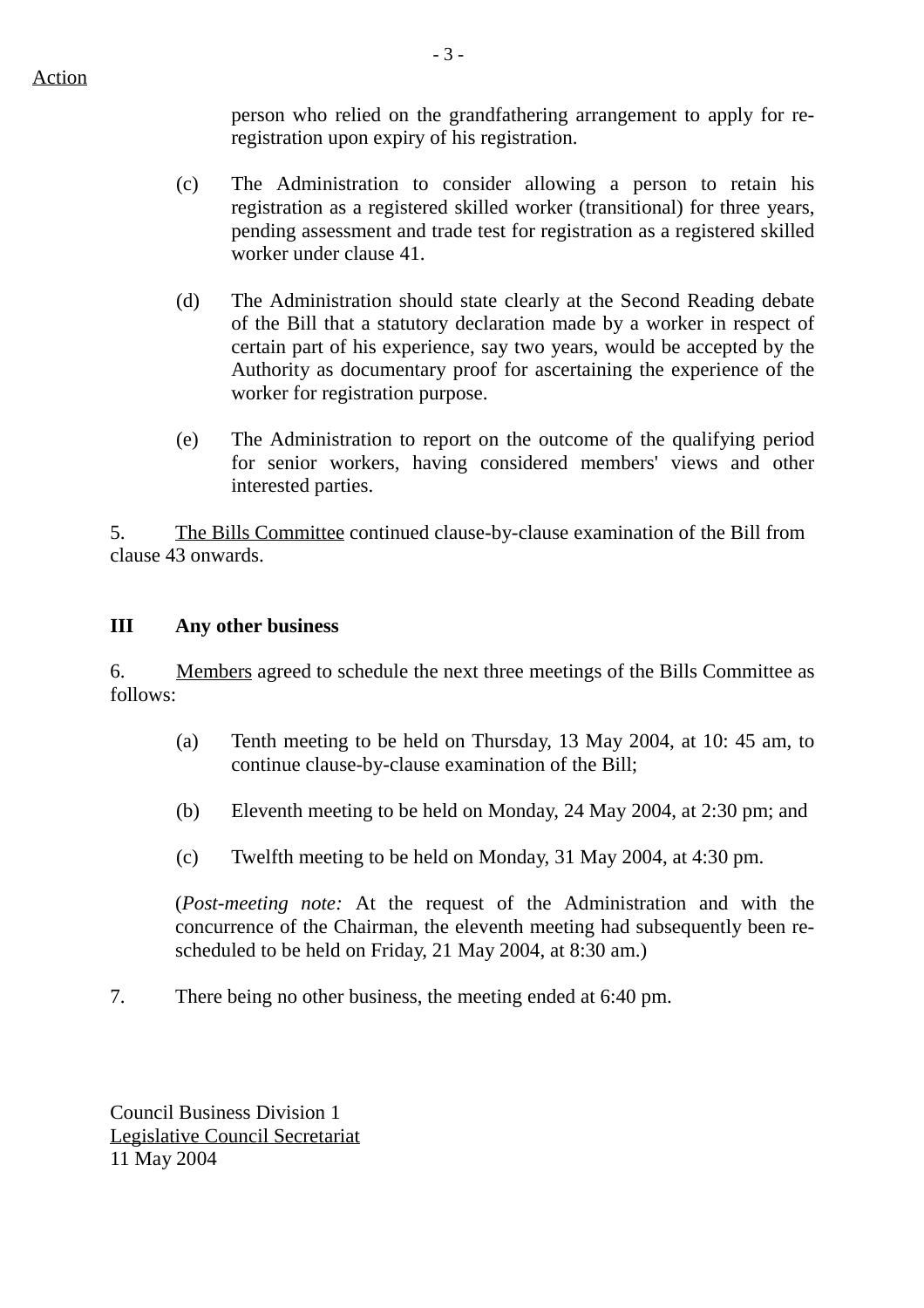#### **Proceedings of the ninth meeting of the Bills Committee on Construction Workers Registration Bill Thursday, 29 April 2004, at 4:30 pm in Conference Room B of the Legislative Council Building**

| <b>Time</b>                                                              | <b>Speaker</b>                                                           | Subject(s)                                                                                                                                                                                                                                                                                                                                                                                                                                                                                                                                                                                                                                                                                                                                                                                                                                                                                                                                                                                                                                                                                                                                                                                                                                                                                                                                                                                                                                         | <b>Action</b>                                                                                                     |  |  |  |  |
|--------------------------------------------------------------------------|--------------------------------------------------------------------------|----------------------------------------------------------------------------------------------------------------------------------------------------------------------------------------------------------------------------------------------------------------------------------------------------------------------------------------------------------------------------------------------------------------------------------------------------------------------------------------------------------------------------------------------------------------------------------------------------------------------------------------------------------------------------------------------------------------------------------------------------------------------------------------------------------------------------------------------------------------------------------------------------------------------------------------------------------------------------------------------------------------------------------------------------------------------------------------------------------------------------------------------------------------------------------------------------------------------------------------------------------------------------------------------------------------------------------------------------------------------------------------------------------------------------------------------------|-------------------------------------------------------------------------------------------------------------------|--|--|--|--|
| <b>Marker</b>                                                            |                                                                          |                                                                                                                                                                                                                                                                                                                                                                                                                                                                                                                                                                                                                                                                                                                                                                                                                                                                                                                                                                                                                                                                                                                                                                                                                                                                                                                                                                                                                                                    | required                                                                                                          |  |  |  |  |
| Agenda Item $I$ – Confirmation of minutes of meeting and matters arising |                                                                          |                                                                                                                                                                                                                                                                                                                                                                                                                                                                                                                                                                                                                                                                                                                                                                                                                                                                                                                                                                                                                                                                                                                                                                                                                                                                                                                                                                                                                                                    |                                                                                                                   |  |  |  |  |
| $000000 - 000019$                                                        | Chairman                                                                 | - Confirmation of minutes of the<br>meeting held on 7 April 2004<br>[LC Paper No. CB(1)1619/03-04]                                                                                                                                                                                                                                                                                                                                                                                                                                                                                                                                                                                                                                                                                                                                                                                                                                                                                                                                                                                                                                                                                                                                                                                                                                                                                                                                                 |                                                                                                                   |  |  |  |  |
|                                                                          | Agenda Item II - Meeting with the Administration                         |                                                                                                                                                                                                                                                                                                                                                                                                                                                                                                                                                                                                                                                                                                                                                                                                                                                                                                                                                                                                                                                                                                                                                                                                                                                                                                                                                                                                                                                    |                                                                                                                   |  |  |  |  |
| $000020 - 005534$                                                        | Administration<br>Chairman<br>Ms LI Fung-ying<br>ALA7<br>Mr Abraham SHEK | The Administration's response to<br>matters raised by members at the last<br>meeting<br>[LC Paper No.<br>CB(1)1620/03-<br>04(01)]<br>Expiry and renewal of registration<br>Members' concern about the need<br>to specify clearly the right of a<br>person to apply for re-registration<br>before the expiry of the period of<br>14 days referred to in clause<br>$47(2)(b)$ even if the Registrar did<br>not issue a notice of intention to<br>cancel the relevant registration<br>The Administration's explanation<br>that as the policy intent of the<br>newly-proposed Committee Stage<br>amendments (CSAs) for clause<br>facilitate<br>42(6A)(b)<br>was<br>to<br>workers' re-registration, it would<br>consider amending clause 42(6A)<br>to the effect that a person could<br>apply for re-registration at any<br>time until expiration of the said 14<br>days as prescribed in the notice<br>issued by the Registrar under<br>clause $47(2)(b)$<br>Members' view that as a person<br>$\overline{\phantom{a}}$<br>obtained his registration<br>who<br>through trade test could apply for<br>re-registration upon the expiry of<br>his registration so long as the<br>relevant trade test certificate or<br>qualification he held was set out<br>in Schedule 1, the Administration<br>should consider allowing a person<br>who relied on the grandfathering<br>arrangement to apply for re-<br>registration upon expiry of his<br>registration | The Administration to<br>consider and<br>provide<br>relevant CSAs<br>The Administration to<br>consider and revert |  |  |  |  |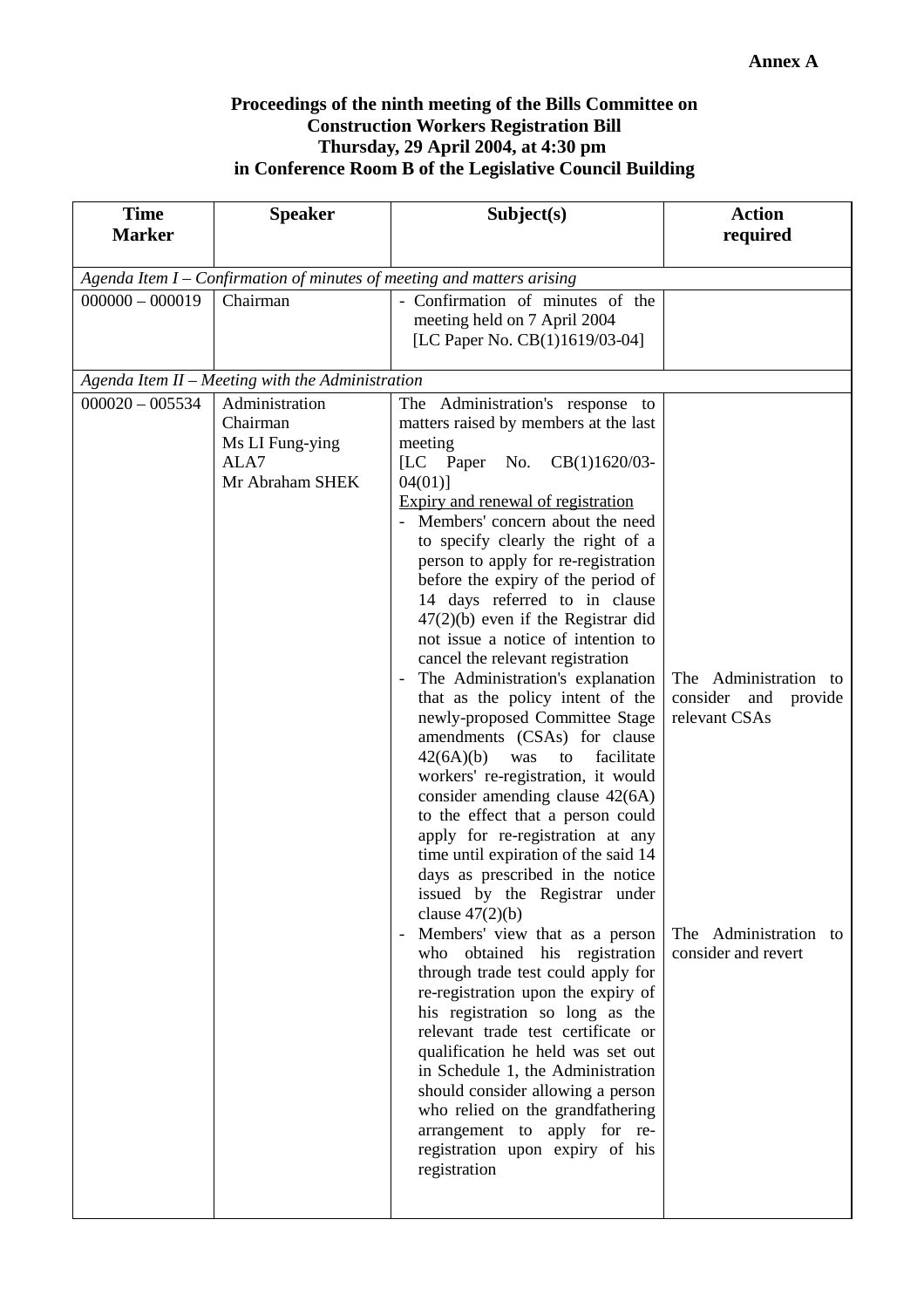| <b>Time</b><br><b>Marker</b> | <b>Speaker</b>                                                            | Subject(s)                                                                                                                                                                                                                                                                                                                                                                                                                                                                                                                                                                                                                      | <b>Action</b>                                                                                                        |
|------------------------------|---------------------------------------------------------------------------|---------------------------------------------------------------------------------------------------------------------------------------------------------------------------------------------------------------------------------------------------------------------------------------------------------------------------------------------------------------------------------------------------------------------------------------------------------------------------------------------------------------------------------------------------------------------------------------------------------------------------------|----------------------------------------------------------------------------------------------------------------------|
|                              |                                                                           |                                                                                                                                                                                                                                                                                                                                                                                                                                                                                                                                                                                                                                 | required                                                                                                             |
| $005535 - 011056$            | Mr LEE Cheuk-yan<br>Administration<br>Chairman<br>ALA7<br>Ms LI Fung-ying | Documentary proof for ascertaining<br>the experience of workers<br>Members'<br>request<br>that<br>the<br>Administration should made it<br>clear that statutory declaration<br>made by a worker would be<br>accepted by the Authority as<br>documentary proof for certain part<br>of his experience, say two years,<br>for ascertaining the experience of<br>worker<br>for registration<br>the<br>Such an arrangement<br>purpose.<br>should also be specified in the<br>relevant guidelines to be made in<br>relation to the registration of<br>construction workers.                                                            | The Administration to<br>made a clear statement<br>to such effect during the<br>Second Reading debate<br>of the Bill |
| $011057 - 013354$            | Chairman<br>Administration<br>Ms LI Fung-ying<br>Mr LEE Cheuk-yan         | Qualifying period for senior workers<br>Members'<br>the<br>request<br>that<br>Administration should<br>further<br>consider the views they expressed<br>at the meeting on various modes<br>of assessment for ascertaining the<br>level of competence of senior<br>workers including assessment<br>interview, written/oral test of<br>multiple choice questions and<br>successful<br>completion of<br>a<br>compulsory training course<br>The Administration to report on<br>the outcome of the qualifying<br>period for senior workers, having<br>considered the views of various<br>stakeholders of the construction<br>industry | The Administration to<br>revert                                                                                      |
| $013355 - 013939$            | Administration                                                            | Newly-proposed CSAs as set out in<br>LC Paper No. CB(1)1620/03-04(03)<br>- Members' agreement with the<br>newly-proposed CSAs for the<br>long title and clauses<br>$6(6)$ ,<br>7(3)(iiia), 19(4) 19(5)(a), 42(2)(a)<br>and (b), $42(6)$ and $42(9)$ .<br>Proposed CSAs in relation to<br>clauses $29, 42(6A)$ and $57$ would<br>be dealt with in due course.                                                                                                                                                                                                                                                                    |                                                                                                                      |
| $013940 - 020127$            | Administration<br>Chairman<br>ALA7<br>Mr LEE Cheuk-yan                    | Clause 43 - Expiry of registration as<br>registered skilled worker<br>(provisional), etc.<br>- Members'<br>request<br>for<br>the<br>Administration<br>to<br>consider<br>allowing a person to retain his                                                                                                                                                                                                                                                                                                                                                                                                                         | The Administration to<br>consider and revert                                                                         |